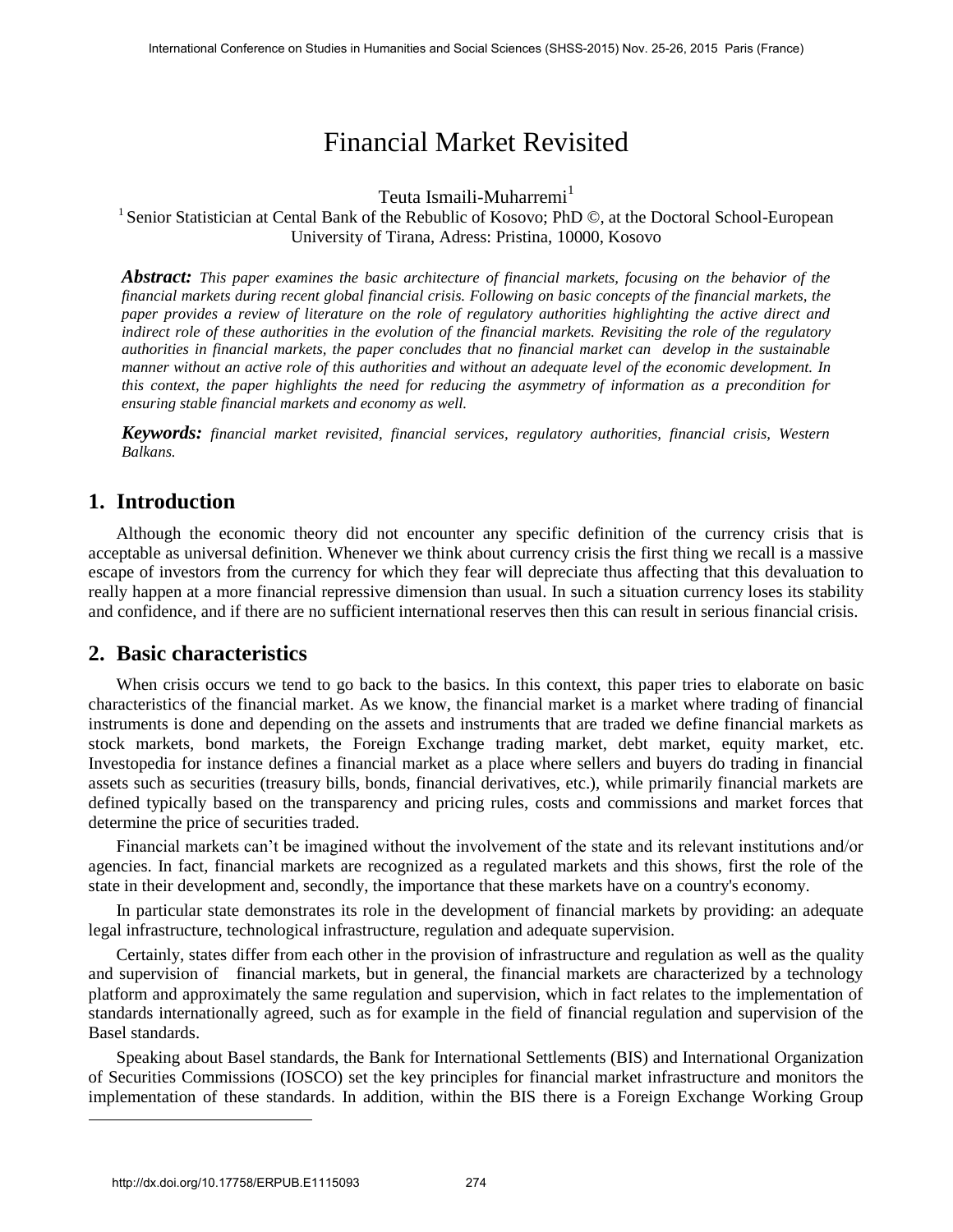(FXWG), operating under the auspices of the Markets Committee, which is mandated to strengthen code of conduct standards and principles in foreign exchange markets.

Regarding to the architecture of financial market we start here briefly with the division of overall financial markets as debt markets and equity markets (stocks shared), and then follow on the distinction between the money market and capital market. In essence the last distinction is mainly determined by the maturity of financial assets, so maturities under a year fall under the money market, while those over one year belongs usually to the capital market.

There is also a division of the third financial market and that in the primary market (securities issued are sold to original buyers: investment banks guarantee the securities) and secondary market (securities issued previously purchased and sold by agents and traders).

As mentioned earlier it is the maturity that defines market instruments that apply to debt market, i.e. whether they belong to the money or capital market. Equity market is a part of the capital market too. Money market instruments relate to treasury bills that are usually of short-term maturities such as 3 to 6 months and 12 months and their primary goal is to finance a one year financing gap in the budget of the government.

Regarding the main functions of the financial markets they can be summarized as: borrowing and lending, determination of the price, information gathering and coordination, allocation of risk, liquidity, efficiency.

We attempt to characterize the way how financial market operates, considering the two different types of financial institutions participating in these markets and the various ways in which these markets are structured.

Institutions that put in motion the financial markets are as follows: brokers, dealers, investment banks, stock markets, commercial banks and other financial intermediaries.

Broker is an authorized market participant who trades for his own account, whereas a dealer is called an authorized participant in the market that trades for his own account and others.

Investment banks help in the sale of securities newly/initially issued initial (e.g., in initial public offerings) by engaging in a number of different activities. They advise on whether to issue corporate bonds or shares, and for issued bonds of special type's payments they provide schedules for these securities.

Exchange securities market is a particularly established and organized to face cash bids and offers for the securities of movable property, issued by share holdings by the state and other public entities.

Commercial banks and other financial intermediaries: unlike brokers and dealers, financial intermediaries typically hold assets as part of a portfolio investment rather than as an inventory for resale. In addition, financial intermediaries make profits by charging relatively high for the assets kept in their investment portfolio.

However, the key issue is how to make financial markets working for the consumers (Campbell et al, 2011).But, from the macroeconomic viewpoint, the modern financial markets are supposed to be a kind of 'lubricant' for overall development of every country's economy.

In this context, Petersen and Wiegelmann (2014) they claim that the breakdown of the financial markets in 2007 and the subsequent debt crisis in the EU has produced enormous mistrust in financial products and the monetary system. In addition, the same authors warn that due to the dominance of the interest for profit by shareholders and other stakeholders (micro level) there has been developed a network of financial connections at macro level that made them too big or too connected to fail. This structure of financial markets actually has enabled for individual failures to be paid at macro-level. Furthermore, these authors provide a good evidence of self-innovation that usually works in the financial markets in a kind of vicious circle style. In this context, authors elaborate on following recent numerical new financial products:

- single securitizations (e.g., asset-backed securities [abs])
- multiple securitizations (e.g., collateralized debt obligations [cdo])
- securitization-based derivatives (e.g., credit default swaps [cds])
- re-securitization and re-hypothecation.

As relates to recent EU debt crisis, Caminal (2011) elaborates what has been EU institutional reaction to the crisis and provide a clear picture about the advantages and disadvantages of new mechanisms established to avert this crisis, whereas Eernisse (2012) elaborates on the role of the G-20 in improving the international financial architecture and concludes that G-20 and Basel Committee on Banking Supervision have reacted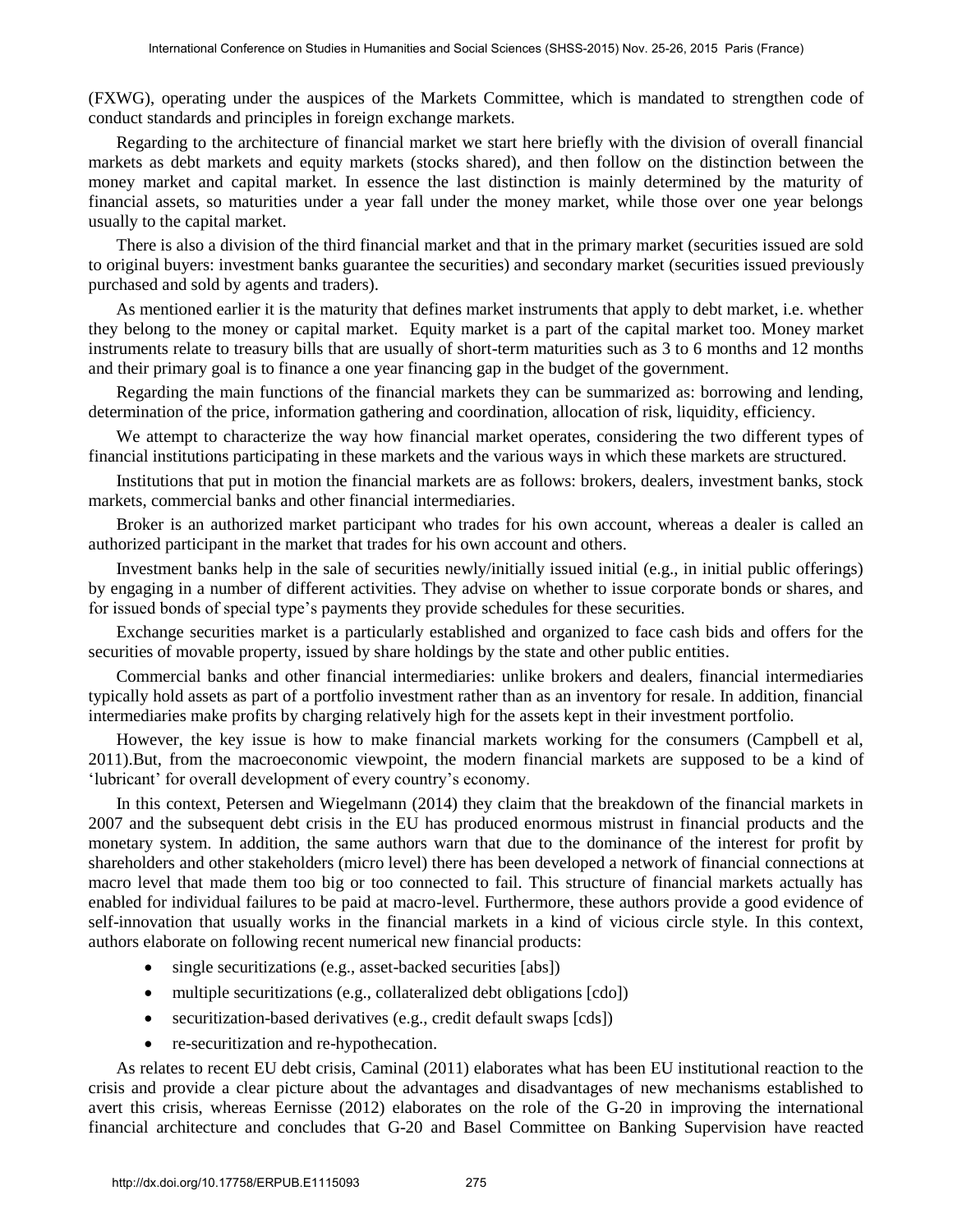promptly with introduction of new measures related to capital and liquidity requirements and overall getting on board the relevant stakeholders for adapting to the new financial market architecture in the world.

## **3. Literature Review**

The literature review on the role of the state in financial markets shows that the volume of scientific studies and professional analysis is growing with the occurrence of regional and global crisis. In fact, it has become obvious that after every serious crisis in the financial markets, there will be a call for further regulation or abandonment of inappropriate regulation that has been found to be a cause of financial crisis.

Given the complexity of the products and the internationalization of markets, Barry (2009) highlights the irreplaceable role of state regulators in the development of financial markets. On the other hand, Benito (2011) notes that the recent crisis has shown that financial markets with reliable and transparent trade infrastructure are more resistant compared to other segments of the financial markets that lack basic infrastructure and primary. For this reason, the derivatives market was the focus of regulators because bilateral risk management was not functioning as it should because there was no sufficient transparency.

Subbarao (2011) rightly concludes that the global crisis of 2008 was mainly resulted from the lack of regulation. So while technical infrastructure is more advanced thanks to globalization, regulation of financial markets is lagging behind somewhat and this has fueled the recent global crisis. The same author also elaborates on the dilemma such as what is optimal level of financial sector development, and what cost should regulate financial markets as well as how to spread this cost at global level.

However, there have been authors who have alerted for possible crises as a result of the negligence of financial markets regulation. In fact, a decade before the global crisis, Picciotto and Haines (1999) warned about the possibility of short regulation of financial markets globally making thus such regulation inadequate to prevent the destabilizing effects of global finance in the world economy. Later, White (2011) by analyzing what happened in the financial markets of the US in the years 2007 -2009 only confirms that no prudential regulation of all financial institutions crises can be repeated again.

Lloyd and Peat (2010) point out that the lack of transparency in price and inadequate risk management in the financial derivatives market of trillions that have made derivatives market seriously threat of global financial market and he calls for better regulation of this market. According to the same authors, this progression of regulation should result in the derivatives trading to the market with more standardized contracts, then to, a greater volume and transparency in price. All this will provide the asset investment managers to understand better the risks contained in these markets and have more liquid instruments within their portfolio.

Regarding the financial market in Europe, Di Giorgio et al (2000) have raised very early the need for a European system of financial supervision, a topic which has been updated in recent years, especially with the introduction of the financial crisis in the Eurozone countries.

Consequently, Zufferey (2011) rightly concluded that the distribution of authority among various supervisory agencies and tools for coordination of activities among them need to be reviewed. In particular, the author emphasized the need for the imposition of appropriate prudential requirements and adequate review of the role that central banks should be separated, so for a greater clarity on their role in development of financial markets. Statman (2009) highlight that experience teaches us that there is a tendency to dramatization and thus influence the legislature and executive government to move towards a kind of paternalism in regulation when we are frightened by the crisis and also towards a kind of liberalism in regulation when we are excited with the current positive financial markets. The same author warns that there is a danger of not only moving more in one or other direction, but also a danger of not to moving enough at all.

This raises the need for as concluded by Cole and Slade (1998) to find comprehensive assessment of standard models for reforming the financial sector. Obviously here the point is in being proactive in terms of infrastructure, legal and regulatory requirements and as noted byCerny (1994) technological changes remains a variable independent and such challenge countries that lag behind in terms of advancement of their infrastructure and supervision of financial markets.

Undoubtedly, the global financial crisis of 2007-2009 and the current crisis in the euro zone are the best example to explain the role of the state in financial markets. Alan Greenspan, appreciated as "guru" of economy and finance in the years 1980-90, accuses regulators to have "walk very far in the process of deregulation of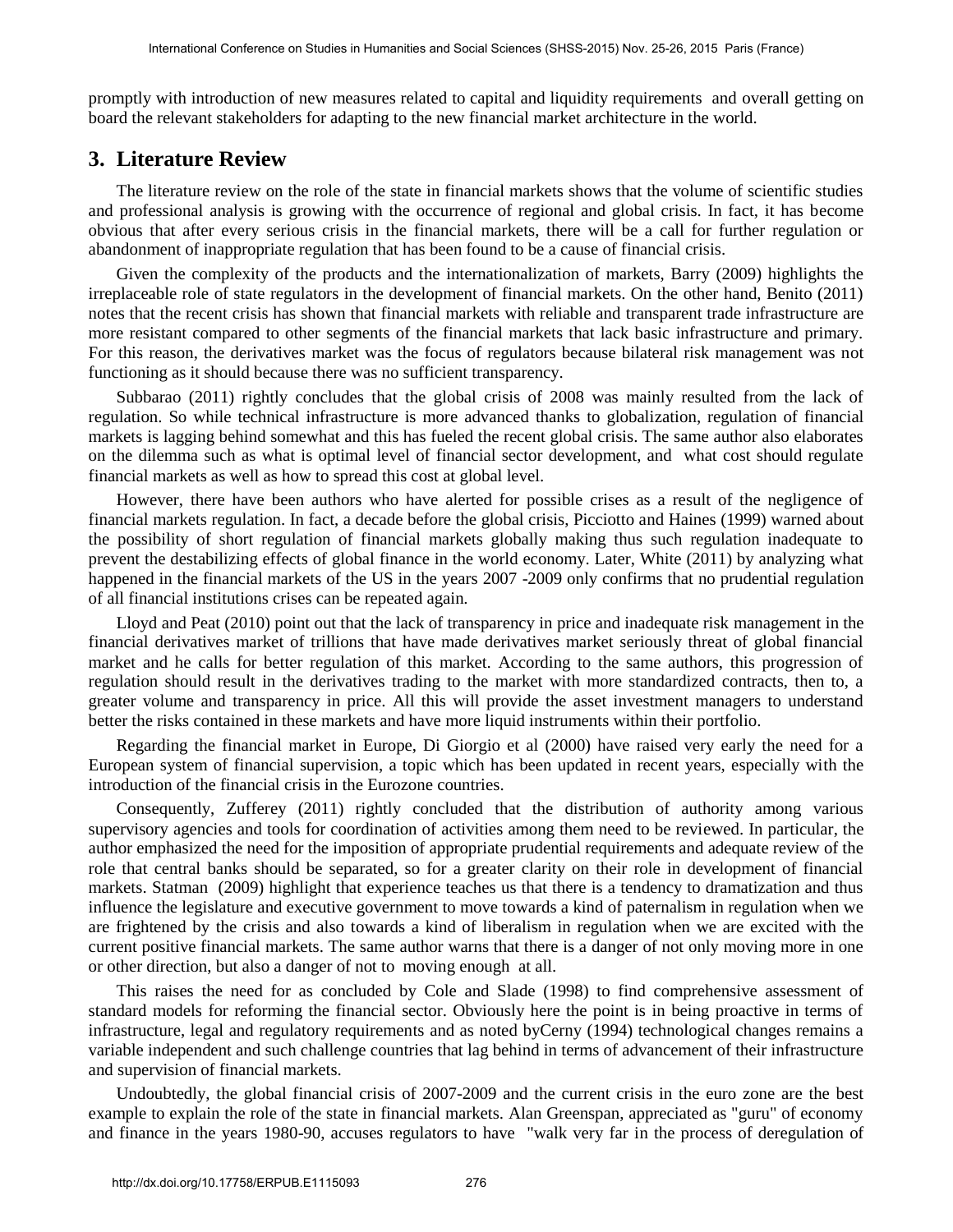financial markets" and not being able to "properly predict the effect of toxic real estate loans." As a summary, a more concrete lessons learned from the global financial crisis and the challenges for the financial industry and policymakers can be found in the study of Wehinger (2008) who analyzing the causes and the measures proposed by the financial industry, authorities and institutions for putting the standard, calls for strengthening the mechanisms against financial crisis and the global advancement of multilateral surveillance in order to ensure the financial system is more resistant, healthier and efficient.

The role of the state in financial markets is crucial and multifaceted. Countries differ from each other by the level of development of their financial markets not only as a result of the quality of the role of government in financial markets, but also as a result of the level of overall economic development of the countries concerned.

For example, the countries of the Western Balkans in particular Kosovo and Albania they still have simple financial markets. They consist mainly from the banking sector, other financial intermediaries and the market of government securities. In practice, there are times when the state has demonstrated its role in the development of financial markets, but because of the level of economic development and other factors of such a market is not operational. For example, in the case of Albania we have had a proactive state regarding establishment of Tirana Stock Exchange but the fact is that since the establishment of this financial market in Albania there are not yet any enterprise listed in the stock exchange. This certainly shows that the current level of economic development does not generate sufficient motivation for stakeholders to be listed in this kind of market- Stock Exchange. On the other hand, we have the case of Kosovo, where the state is late with its role to develop a segment of the financial market - the market of securities of government (money market), at a time when many years Kosovo has placed the majority of its financial assets abroad by investing in securities in the international financial markets. Otherwise, Kosovo has launched the market of government securities starting from January 2012.This project has demonstrated in practical ways that the role of the state in the development of this financial market always remains crucial. Thus, the state has provided the technological infrastructure (electronic platform for securities trading), has provided legal infrastructure (approved Regulations for the primary and secondary market) and has provided training for the primary actors. In this way state has played direct role in the development of this market, but there are many other areas where the state indirectly plays a role in the development of financial markets. Take for example the capital market as an important part of the financial market. Speaking about the Western Balkans, Nuhiu and Hoti (2011) gives this summary of the problems faced by these countries in the development of the capital market:

- Relatively low level of capitalization of securities market;

- Limited perspective for joint investments and private investments;

- Small Transaction volume which results in high transaction costs;

- The very low number of market participants (the main participants are governments and some large public companies, very few private companies);

- Information on the investment and borrowing is not as readily available in developed markets and relatively high cost;

- Basic information on investment opportunities and yields is imperfect;

- Diversification of the investment portfolio is relatively expensive;

- The presence of high informal economy.

From the examples mentioned and problems listed above it appears that the role of the state in the development of financial markets is multidimensional and fundamental. No financial market can grow and perform without an active role of the state directly and indirectly and without an adequate level of economic development. In fact, Stiglitz et al (1993) while analyzing the role of the state in financial markets identifies seven major failures in the financial markets that are the basis for state intervention:

- Monitoring as a public good (lack of adequate monitoring leads to mismanagement and impairment of financial assets);

- Externalities monitoring, selection and lending (if selection done weak or wrong in the case of lending again compromised the value of financial assets);

- Externalities of financial disorders (failure even just of one financial institution may have significant effects);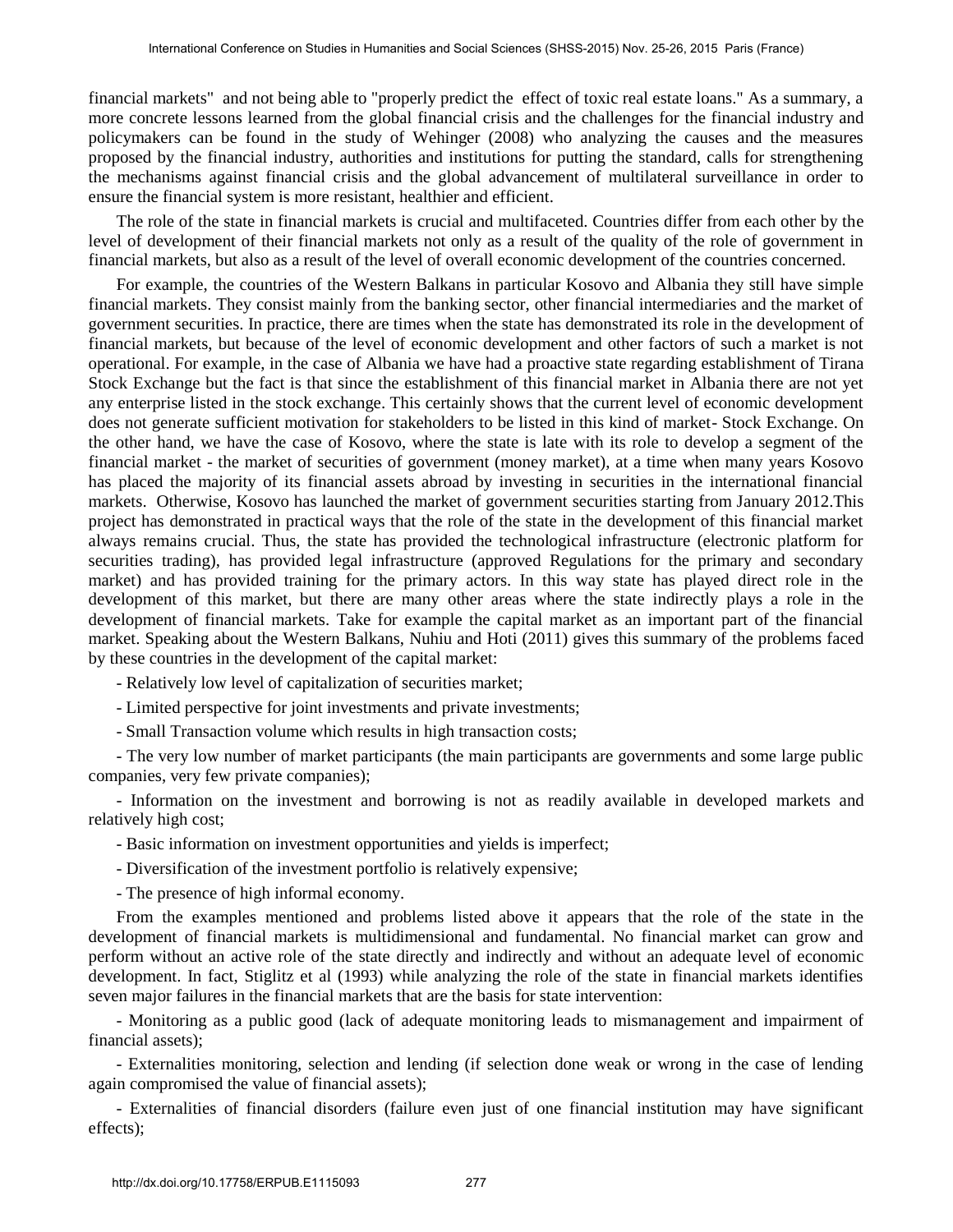- Incomplete markets and non-existent (for example in most countries of the equity markets are weak);
- Imperfect competition (a client that has a long record with a bank may be unknown to the other bank);

- Pareto inefficiency of competitive markets (the collection of information is one of the essential functions of the financial markets, exchange and transfer of risk is another issue, many risks remain uninsured because financial markets are not complete);

- Uninformed investors (associated with the level of financial education providers as well as users of financial products)

Griffith-Jonesconsider international financial stability and efficiency as a very important global public good, particularly when viewing it from the perspective of developing and emerging economies.

#### **4. Conclusion**

The reasons for the involvement of the state can be wrapped up in two key areas for regulation of financial markets:

- Aimed in increasing the information for investors, which essentially relates to the reduction of negative selection.

- Ensuring the soundness of financial intermediaries, all this in order to prevent from any financial panic respectively ensuring the stability of financial markets.

The most recent example of involvement for the reasons mentioned above is what we are seeing today in the European financial market. As a result of institutional intervention we have now separate agencies for the prevention from instability such as the European Board of systemic risks and the European Banking Authority (Sapir, 2011).

### **5. References**

- [1] Benito, J. (2011) The role of market infrastructure in OTC Derivatives markets, Journal of Securities Operations & Custody,  $4(4)$ ,  $p.346 - 357$
- [2] BIS and ISOCO: Committee on Payment and Settlement Systems and Technical Committee of the International Organization of Securities Commissions (2012) Principles for financial market infrastructures.
- [3] BIS Papers 62: Inaugural address by Dr Duvvuri Subbarao, Governor, Reserve Bank of India at the First CAFRAL-BIS international conference on "Financial sector regulation for growth, equity and Stability in the Post-Crisis World", Mumbai, 15 November, 2011.
- [4] Caminal, R.O. (2011) The EU architecture to avert a sovereign debt crisis, OECD Journal Financial Market Trends, 2011(2).
- [5] Campbell J.Y et al (2011) Making Financial Markets Work for Consumers (Digest Summary), Harvard Business Review, Vol. 89, No. 7/8: 47-5
- [6] Cerny, Ph. G (1994). The Dynamics of Financial Globalization: Technology, market structure, and policy response, [Policy Sciences, 27 \(4\), p319-342.](http://dx.doi.org/10.1007/BF01000063)

<http://dx.doi.org/10.1007/BF01000063>

[7] [Cole, D. C and Slade, BF \(1998\) The Crisis and Financial Sector Reform, ASEAN Economic Bulletin, 15 \(3\), pp. 338-](http://dx.doi.org/10.1355/AE15-3I) [46.](http://dx.doi.org/10.1355/AE15-3I)

<http://dx.doi.org/10.1355/AE15-3I>

- [8] Di Giorgio et al (2000) Financial Market Regulation: The Case of Italy and a Proposal for the Euro Area, Wharton Financial Institutions Center Working Paper 00-24.
- [9] Eernisse, A.C. (2012) Banking on cooperation: the role of the G-20 in improving the international financial architecture, Duke Journal of Comparative & International Law, 22(239), pp. 239-266.
- [10]Griffith-Jones, S., New Financial Architecture as a Global Public Good, Available at: https://www.ids.ac.uk/files/griffithj4.pdf
- [11]Lloyd, A and Peat, N. (2010) Periodical Divining the Rules of Derivatives. Securities Industry News, 22 (2), p23-23.
- [12] Nuhiu, R.A. and Hoti, HA (2011) Effects of the Capital Markets Development on Economic Growth of Western Balkan Countries. European Journal of Economics and Administrative Sciences Finance, Issue 43, p.88 - 98.